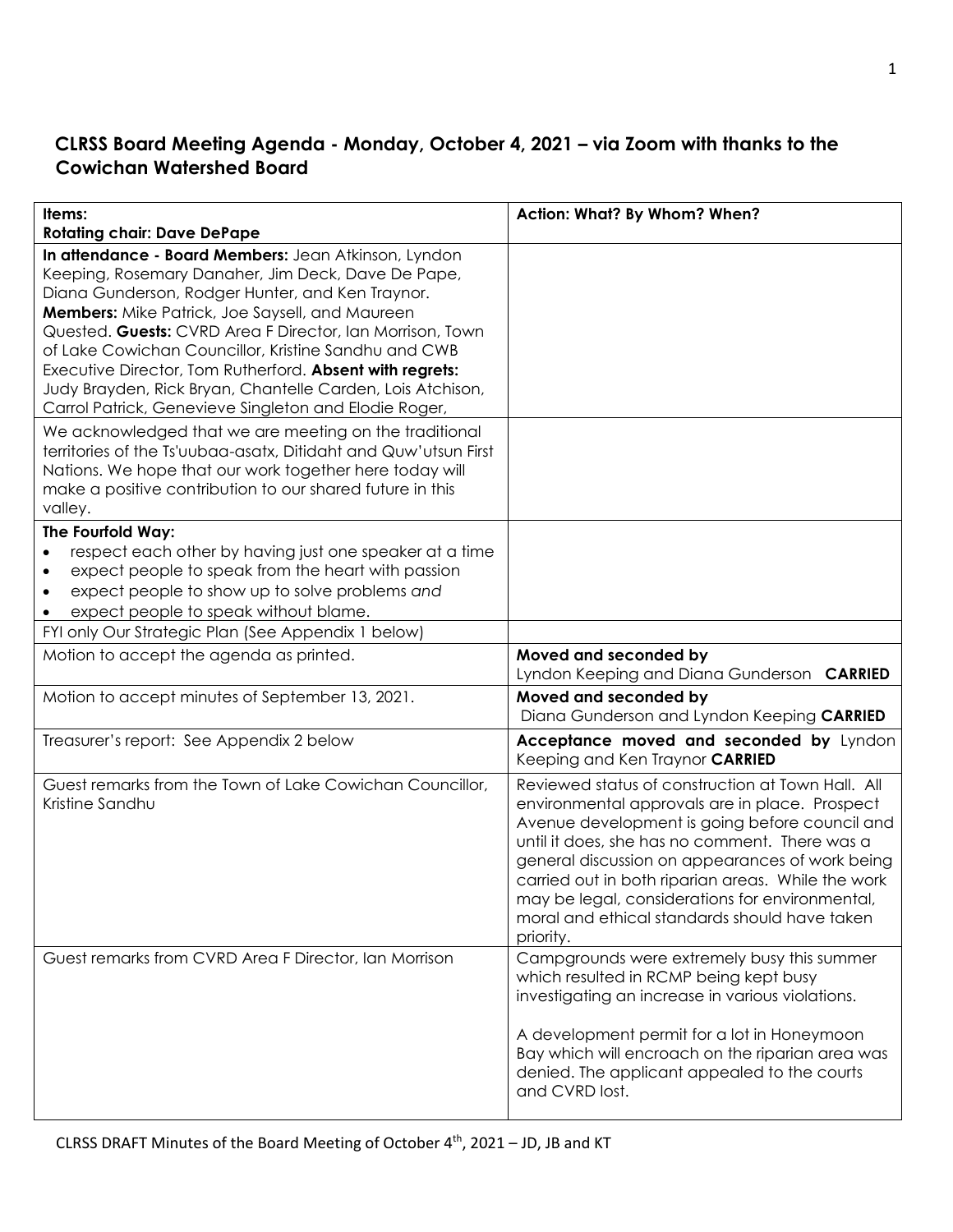|                                                                                                                                                                                                                                                                                                                                                                                                                                                                                                                                                                                                                                                                                                                                                                                                  | A number of boaters from Port Renfrew were<br>stopping at Bear Lake to clean their boats. RAPP<br>are investigating.                                                                                                                                                                                                            |
|--------------------------------------------------------------------------------------------------------------------------------------------------------------------------------------------------------------------------------------------------------------------------------------------------------------------------------------------------------------------------------------------------------------------------------------------------------------------------------------------------------------------------------------------------------------------------------------------------------------------------------------------------------------------------------------------------------------------------------------------------------------------------------------------------|---------------------------------------------------------------------------------------------------------------------------------------------------------------------------------------------------------------------------------------------------------------------------------------------------------------------------------|
| Guest Remarks from Cowichan Watershed Board ED, Tom<br>Rutherford                                                                                                                                                                                                                                                                                                                                                                                                                                                                                                                                                                                                                                                                                                                                | The final design and costs for the new weir have been<br>finalized. Currently all interested parties are looking<br>for one of them or another party to apply for a license<br>to build and operate the new weir. Discussions on the<br>Interpretive Centre and walkway will not be held until<br>a license holder is approved. |
| President's Report:<br>1.) Update on the Prospect Avenue property.                                                                                                                                                                                                                                                                                                                                                                                                                                                                                                                                                                                                                                                                                                                               | Ken submitted comment to the Town of Lake<br>Cowichan on the Prospect Avenue development.                                                                                                                                                                                                                                       |
| 2.) Update on the Town of Lake Cowichan Hall expansion.                                                                                                                                                                                                                                                                                                                                                                                                                                                                                                                                                                                                                                                                                                                                          | CLRSS does not support development in the riparian<br>area. In November 2019 BC amended the RAR<br>regulations and will now allow some development                                                                                                                                                                              |
| 3.) Update – sent from Bee Greenway:<br>I thought our membership (especially the long-serving members)<br>might enjoy the fact that our Lifetime Members George and Bill<br>have been honoured by a beautiful cedar bench located in Price<br>Park, Youbou, at the beach where the two of them would spend<br>time almost daily. The effort for this was led by our CVRD Area I<br>rep, Klaus Kuhn. Fellow CLRSS members Rob Somers (who still<br>lives in Woodland Shores) and Gord Davidson (who moved back<br>to Ontario a number of years ago), who also contributed richly to<br>the Lake Monitoring and the Creek Signage projects are<br>mentioned warmly. Possibly something that could be mounted<br>on our website and posted in next newsletter? (See article<br>attached separately) | with conditions under a hardship variance based on a<br>Report from an environmental professional.<br>A motion by Rosemary Danaher was made and<br>seconded by Diana Gunderson to draft a letter to the<br>Town raising issues about the hall expansion project<br>activities in the riparian area. CARRIED                     |
| Kind regards,<br><b>Bee</b>                                                                                                                                                                                                                                                                                                                                                                                                                                                                                                                                                                                                                                                                                                                                                                      |                                                                                                                                                                                                                                                                                                                                 |
| <b>Business Arising from the Minutes and Written Reports:</b>                                                                                                                                                                                                                                                                                                                                                                                                                                                                                                                                                                                                                                                                                                                                    |                                                                                                                                                                                                                                                                                                                                 |
| RCU 2021 summary was sent to all regular attendees.<br>1.<br>(See Appendix 4 below). We will be convening a face-to-<br>face, follow up meeting. Date to be determined. Dave<br>DePape has kindly agreed to facilitate this discussion.                                                                                                                                                                                                                                                                                                                                                                                                                                                                                                                                                          |                                                                                                                                                                                                                                                                                                                                 |
| 2.<br>Report on the Annual River's Day contribution from<br>CLRSS - Judy Brayden (see written report Appendix 3 below)                                                                                                                                                                                                                                                                                                                                                                                                                                                                                                                                                                                                                                                                           |                                                                                                                                                                                                                                                                                                                                 |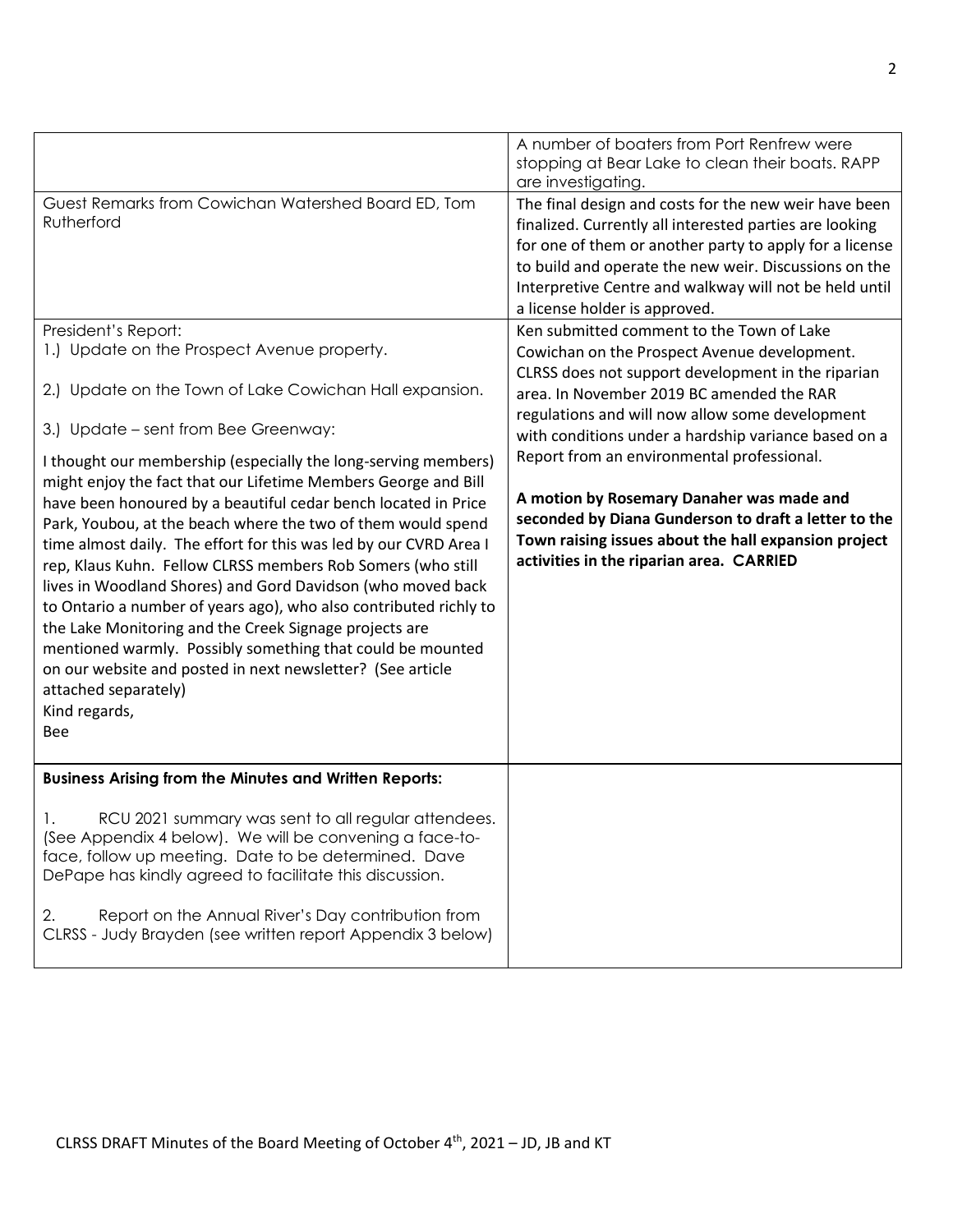| Leads conversation and updates ONLY as needed:                                                                                                                 |                                                                                                                                                                                                                                                          |
|----------------------------------------------------------------------------------------------------------------------------------------------------------------|----------------------------------------------------------------------------------------------------------------------------------------------------------------------------------------------------------------------------------------------------------|
| Gerald Thom Memorial Native Plant Garden - Lois<br>a.<br>Atchison                                                                                              | a. Subsequent to this meeting members are<br>reminded to bring maple and alder leaves to the<br><b>GTNPM Garden asap.</b>                                                                                                                                |
| Social and Retail Sales - Rosemary Danaher<br>b.                                                                                                               | b. Rosemary reports that there were sales of \$80<br>at the RCU.                                                                                                                                                                                         |
| Monthly Meetings rotating chair for November, 2021<br>С.<br>- with thanks to Jim Deck                                                                          | d. Maureen reports we now have 72 members.                                                                                                                                                                                                               |
| Membership - Maureen Quested<br>d.                                                                                                                             | f. Diana reports that the coalition are looking for<br>anyone with video and sound of load boats on                                                                                                                                                      |
| Fundraising - Maureen Quested - has suggested that<br>е.<br>it is not possible to host an in-person Beer-n-burger night as a<br>fall CLRSS fundraiser in 2021. | the lake.                                                                                                                                                                                                                                                |
| Decibel Coalition - Diana Gunderson - NIL<br>f.                                                                                                                |                                                                                                                                                                                                                                                          |
| Youth Engagement - Chantelle Carden<br>g.                                                                                                                      |                                                                                                                                                                                                                                                          |
| Water Monitoring - Bee Greenway<br>h.                                                                                                                          |                                                                                                                                                                                                                                                          |
| Newsletter - Chantelle Carden<br>i.                                                                                                                            |                                                                                                                                                                                                                                                          |
| Fry salvage - Dave DePape<br>J.                                                                                                                                |                                                                                                                                                                                                                                                          |
| Gerald Thom Environmental Studies Bursary - NIL<br>k.                                                                                                          |                                                                                                                                                                                                                                                          |
| Cowichan Climate Hub - update                                                                                                                                  |                                                                                                                                                                                                                                                          |
| <b>Stewardship Community Reports:</b><br>1. Cowichan Stewardship Roundtable - Jim Deck                                                                         | The Cowichan Stewardship Roundtable met<br>outdoors at Bright Angel Park on Sept 23.                                                                                                                                                                     |
|                                                                                                                                                                | Parker Jefferson reports that Steelhead Salmon<br>stocks appear to be collapsing in the Cowichan<br>River much like they are in the Skeena and Fraser<br>Rivers. Reports were made by others. Discussions<br>were held on the organization of River Day. |
| <b>Motion to Adjourn</b>                                                                                                                                       | <b>Moved by Rosemary Danaher</b>                                                                                                                                                                                                                         |
| <b>Important Upcoming Dates:</b><br>October 2 - 31, 2021 Events - WildWings Nature & Arts<br><b>Festival (wildwingsfestival.com)</b>                           |                                                                                                                                                                                                                                                          |
| October 21, 2021 - Special facilitated meeting - future of<br>CLRSS and the RCU. 6:30 p.m. Cowichan Sports Centre<br><b>Curling Lounge.</b>                    |                                                                                                                                                                                                                                                          |
| November 8, 2021 - Regular Board meeting                                                                                                                       |                                                                                                                                                                                                                                                          |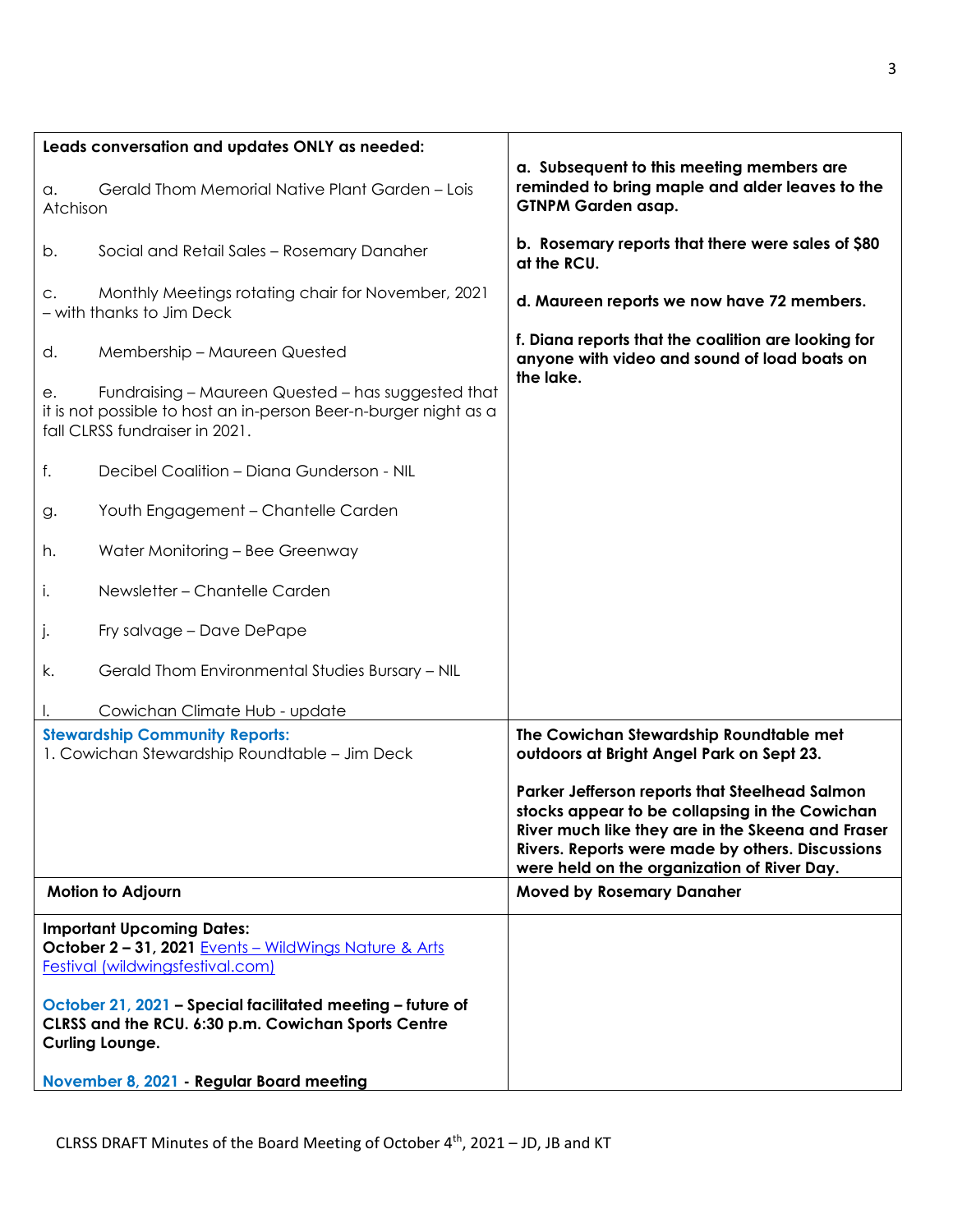# **Appendix 1: Strategic Planning Outcomes 2020**

| 1. Increase awareness of and support for building 2. Increase Youth Engagement<br>the new weir                                                                                                                                    |                                                                                                                                                                              |
|-----------------------------------------------------------------------------------------------------------------------------------------------------------------------------------------------------------------------------------|------------------------------------------------------------------------------------------------------------------------------------------------------------------------------|
| <b>Goals</b><br>Increase public support<br>Increase community understanding<br>$\bullet$<br>of new weir benefits<br>Increase public awareness of how<br>$\bullet$<br>climate change is driving the need for<br>a new weir         | <b>Goals</b><br>Increase youth membership<br>Re-establish Lake Studies program<br>Collaborate with other<br>valley youth programs<br>Establish youth roundtable<br>$\bullet$ |
| 3. Protect Lake Shore Lands                                                                                                                                                                                                       |                                                                                                                                                                              |
| Goals<br>Protect critical undeveloped<br>$\bullet$<br>shoreline and tributary habitat<br>Promote protection for Shaw Creek<br>$\bullet$<br>watershed<br>Expand shoreline riparian habitat<br>restoration work to tributary creeks |                                                                                                                                                                              |

# **Appendix 2: Treasurer's Report**

| September 2021 Treasurer's Report                              |               |                               |                                                          |  |               |               |
|----------------------------------------------------------------|---------------|-------------------------------|----------------------------------------------------------|--|---------------|---------------|
|                                                                |               | <b>CASH</b> in<br><b>Bank</b> | Cheques/Transfers Available Cash                         |  |               |               |
| <b>CLRSS General Account</b><br>to be deposited                |               | 10,797.07<br>25.50            | 0.00                                                     |  | 10,822.57     |               |
| Salmon fry rescue funds                                        |               |                               |                                                          |  | 1,934.21      |               |
|                                                                |               |                               | <b>Total Cash Available for CLRSS General Activities</b> |  | \$8,888.36    |               |
| <b>Bursary Account Total</b>                                   |               |                               |                                                          |  | \$6,630.19    |               |
|                                                                |               |                               |                                                          |  |               |               |
| <b>Comments: donations from Rivers Day to be deposited</b>     |               |                               |                                                          |  |               |               |
|                                                                |               |                               |                                                          |  |               |               |
| CLRSS 2021/2022 Financial Report Budget to Actual - 30/09/2021 |               |                               |                                                          |  |               |               |
|                                                                |               |                               |                                                          |  |               |               |
| <b>Expenditures</b><br><b>Revenue</b>                          |               |                               |                                                          |  |               |               |
| Category                                                       | <b>Budget</b> | <b>Actual</b>                 | Category                                                 |  | <b>Budget</b> | <b>Actual</b> |
| <b>Total Revenue</b>                                           | 4500          | 4,000.45                      | <b>Total Expenditures</b>                                |  | 4,500.00      | 2,481.81      |

CLRSS DRAFT Minutes of the Board Meeting of October 4<sup>th</sup>, 2021 – JD, JB and KT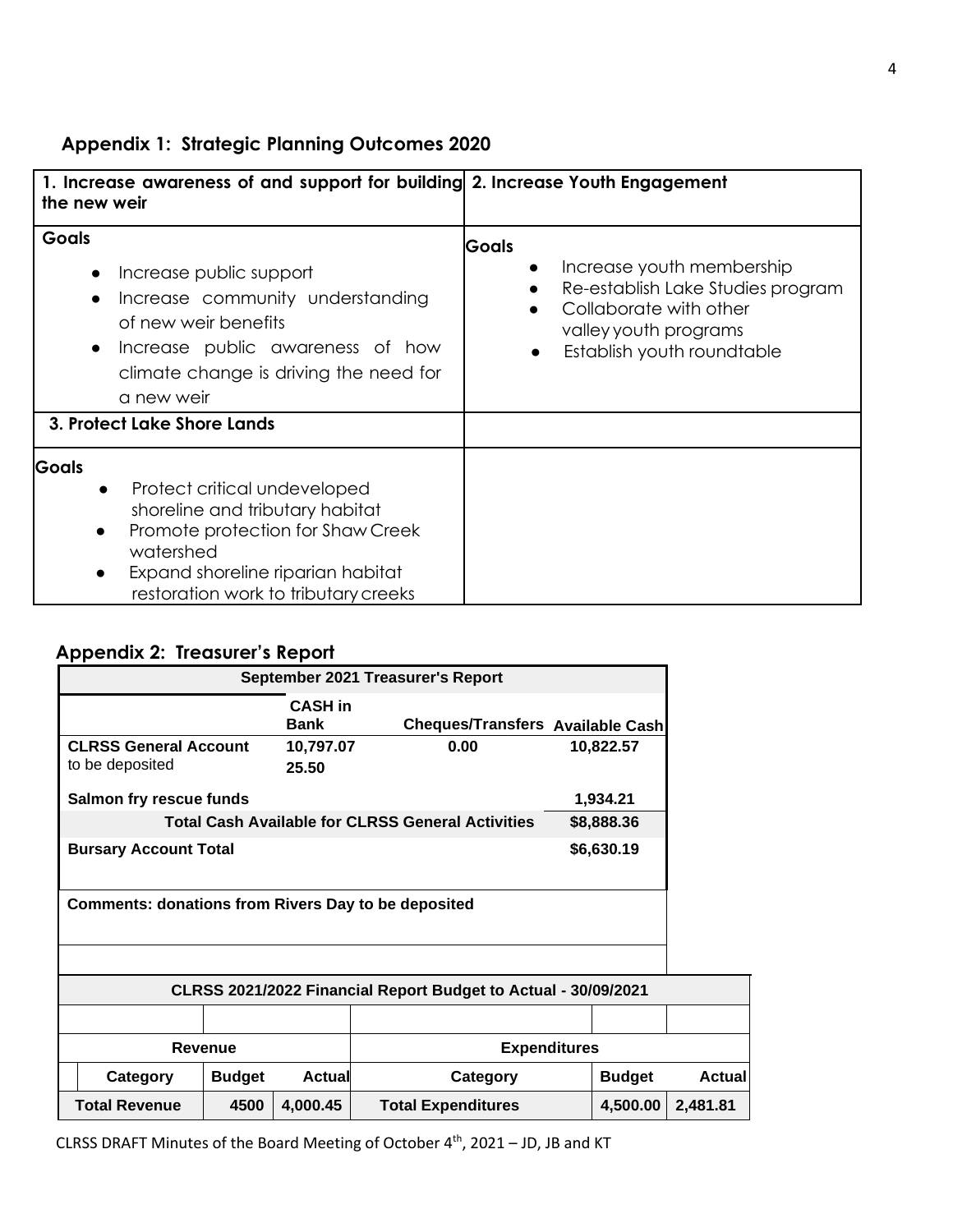| Memberships  | 1400     | 1,080.00             | Signs                            | $\mathbf 0$ | 257         |
|--------------|----------|----------------------|----------------------------------|-------------|-------------|
| Donations    | 2000     | 1,016.25             | Accounting                       | 100         | 0           |
| <b>Sales</b> | 300      | 0.00                 | <b>BCLSS</b>                     | 50          | 50          |
| Fundraising  | 800      | 1,904.20<br>$\Omega$ | <b>Society Fees</b>              | 250         |             |
| Interest     | $\Omega$ |                      | <b>Printing Costs</b>            | 400         | 0           |
|              |          |                      | <b>Purchase for Sales</b>        | 100         | 0           |
|              |          |                      | <b>Gifted Apparel</b>            | 100         | 218.4       |
|              |          |                      | Insurance                        | 0           | 0           |
|              |          |                      | <b>Bank Charges</b>              | 100         |             |
|              |          |                      | <b>Office Expenses</b>           | 200         | 876         |
|              |          |                      | Courses & Mtgs                   | 0           | 8           |
|              |          |                      | <b>CSSP Activities</b>           | 0<br>0      | 97.92       |
|              |          |                      | River CU                         | 100         | 0           |
|              |          |                      | <b>Fundraising Expenses</b>      | 500         | 0           |
|              |          |                      | Misc. other                      | 500         |             |
|              |          |                      | <b>Transfers to Bursary Fund</b> | 300         | $\mathbf 0$ |
|              |          |                      | <b>Fry Rescue</b>                | 500         | 0           |
|              |          |                      | <b>Landowner Education</b>       | 400         | 34.45       |
|              |          |                      | <b>GT Memorial Garden</b>        | 100         | 728.36      |
|              |          |                      | <b>Website Update</b>            | 800         |             |
|              |          |                      | Watershed Art Project            |             | 0           |
|              |          |                      |                                  |             | $\mathbf 0$ |
|              |          |                      |                                  |             | 0           |
|              |          |                      |                                  |             | 0           |
|              |          |                      |                                  |             | 211.68      |

The costs paid out for the entire Watershed art activities is \$1011.68. This does not represent the actual costs and many hours and materials were donated by individuals. With thanks. Judy will advise Rosemary of an appropriate message of thanks to major supporter, professional photographer, Cim MacDonald.

## **Appendix 3: 2021 River's Day Event, Saturday, September 25th, 2021**

The event was a tremendous success and was perhaps the best organized River's Day event to date. Genevieve Singleton and Parker Jefferson worked tirelessly to arrange and officiate the day. It began with the Cowichan Hatchery staff netting and removing several large, spawning salmon for use in the hatchery. The opening ceremonies were heartfelt and well-received. CLRSS hosted a table with three main topics for discussion/sharing on it: Retails sales of hats and shirts, a hand-ons, 'Ribbon of River' awareness activity and a dedicated display about the new weir at Lake Cowichan. Jean Atkinson had prepared well and was able to answer many queries about the background of the weir replacement. Many thanks to Jean Atkinson, Judy Brayden, Rosemary Danaher, Diana Gunderson and Lyndon Keeping for efforts to make the day a success.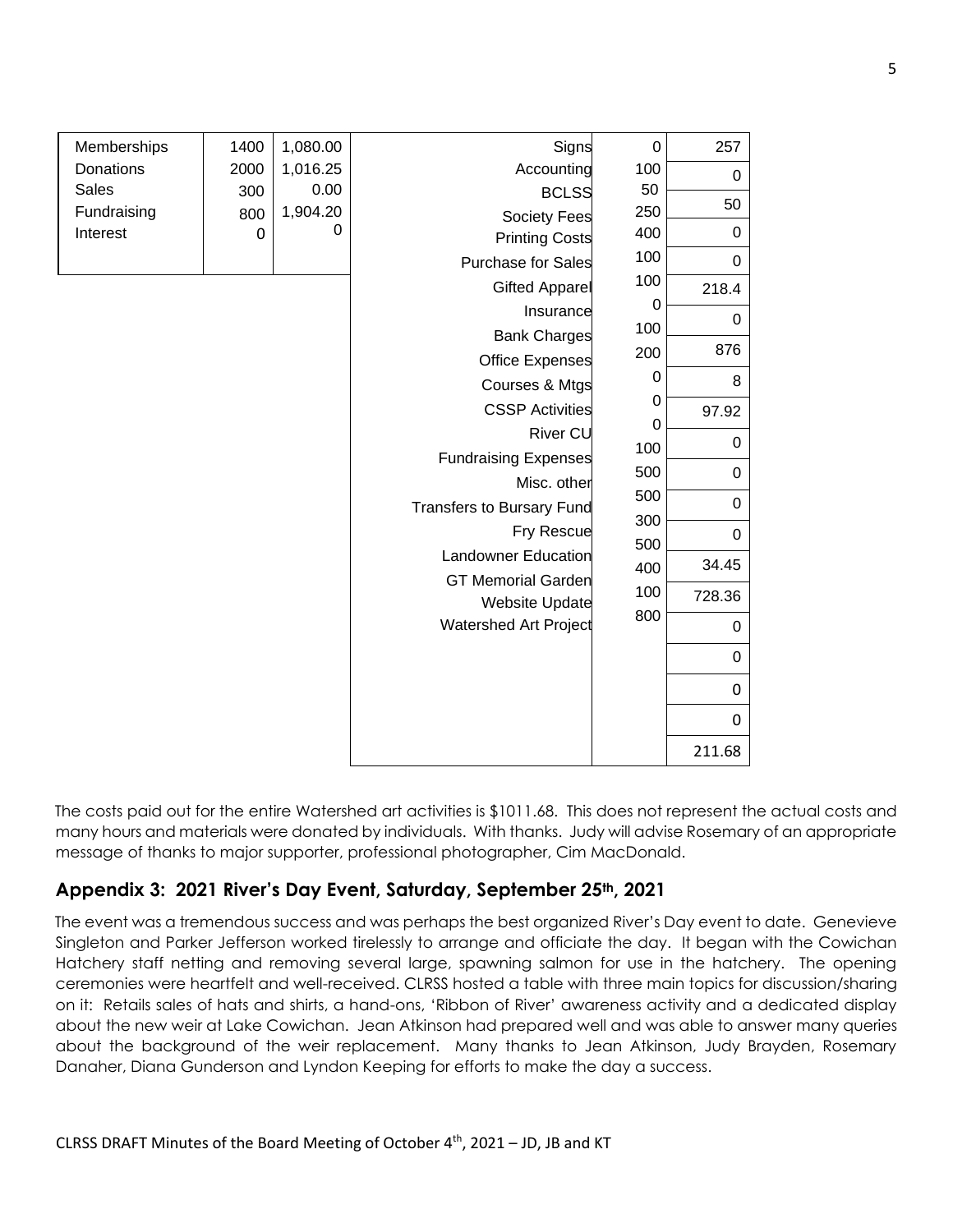# **Appendix 4: CLRSS Annual River Clean-up Summary of Debrief - amended**

Background for this document:

*NOTE: For ease we have chosen to use the words "partner and partnership" in this document. We*  understand that use of this term was not agreed upon by the entire CLRSS group.

Sunday, September 26, 2021

Carrol Patrick, Judy Brayden and Ken Traynor have prepared this document for your perusal. It represents the synthesis of the information/feedback/comments recorded on the charts at the 2021 RCU debrief meeting of September 21, 2021.

We have moved sequentially from the information on the chart to summaries of the overall "feel" of the charts in Section 1, to a pivotal question facing CLRSS written in Section 2.

This document is intended for your perusal and consideration. An in-person meeting will be convened between October 4th and November 1st so that a fulsome discussion can be facilitated. This is a nominal cost for CLRSS. Dave DePape has graciously agreed to facilitate this meeting. Date and time TBA.

A revised 2021 RCU Report has been pasted at the *end of this document*.

Sincerely,

Carrol, Judy and Ken

| Topic by<br>Chart          | <b>Significant question(s)</b><br>that arose                                       | <b>Generalized Summary of</b><br>the content from record<br>sheets gathered at RCU<br>2021 debrief session                                                                                                                                      | <b>General Recommendations for</b><br>all Future<br><b>Events/Activities/Partnerships</b>                                                                                                                                                 |
|----------------------------|------------------------------------------------------------------------------------|-------------------------------------------------------------------------------------------------------------------------------------------------------------------------------------------------------------------------------------------------|-------------------------------------------------------------------------------------------------------------------------------------------------------------------------------------------------------------------------------------------|
| Organization<br>on the Day | Is CLRSS able and<br>willing to work<br>collaboratively in an<br>effective manner? | Organization involves<br>high levels of<br>communication<br>between parties, which<br>appeared lacking in this<br>event.<br><b>CLRSS</b><br>high<br>has<br>expectations of<br>Organizational<br>Excellence in all that it<br>undertakes. We may | Improve communications<br>regarding details with<br>partner(s).<br>Assume entire control of any<br>portion of an event for which<br>we have assumed fiduciary<br>responsibility.<br>Enhance our presence by<br>making expanded use of all |

#### **Section 1: Summaries from the charts and conversation of September 21, 2021**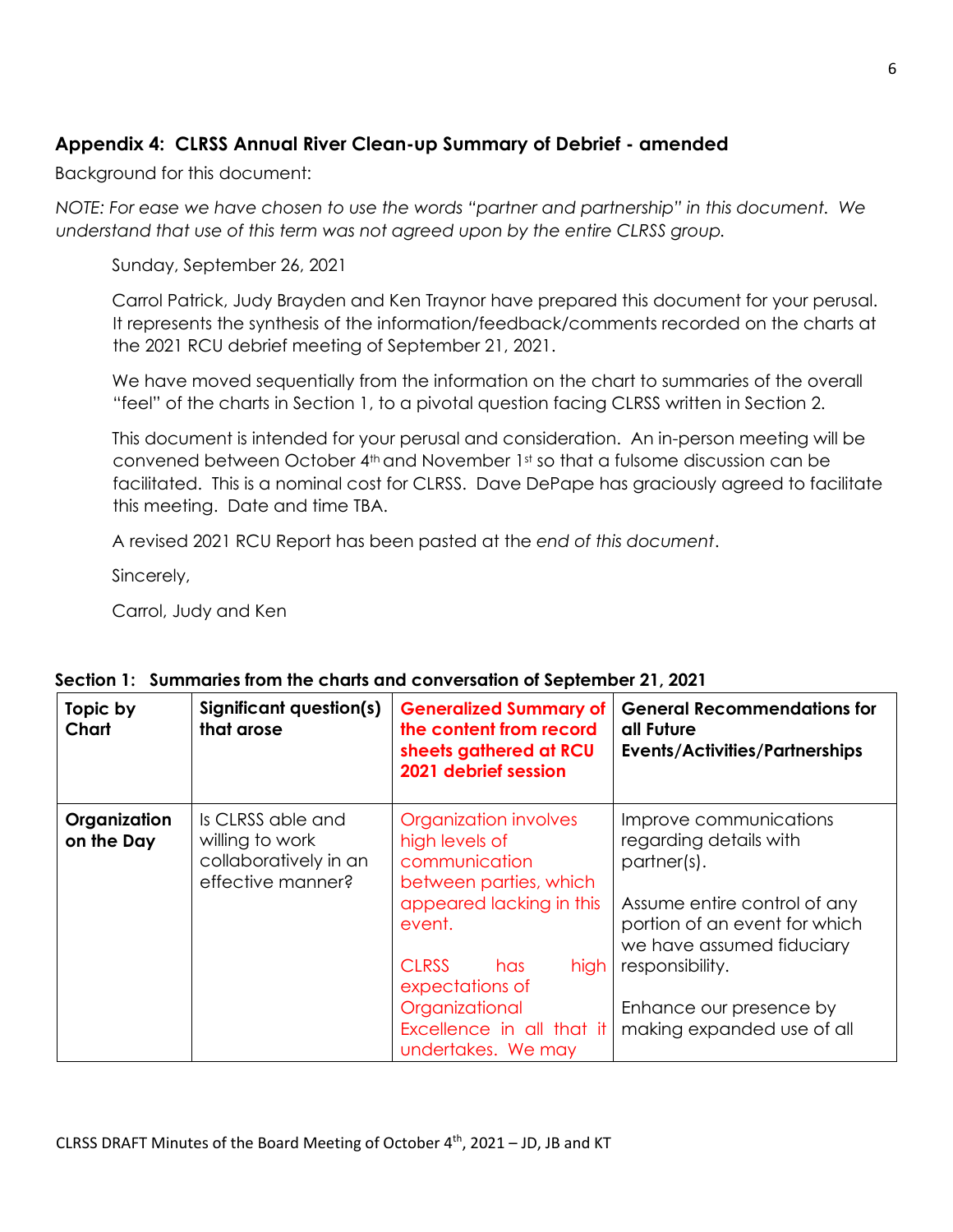|                                                 |                                                                       | not have made this clear<br>to our partner in this<br>event.<br>All collaboration<br>requires risk-taking,<br><b>authentic</b><br>communication, time,<br>diligence,<br>and<br>commitment. We may<br>not have committed<br>fully to this partnership.<br>The time has arrived<br>when "prizes" or rewards<br>are unnecessary in a<br>stewardship event. | advertising opportunities in the<br>greater community.<br>Trust others to "do their jobs"<br>without the need for CLRSS to<br>know/understand every detail of<br>the operation.                                                                                                                        |
|-------------------------------------------------|-----------------------------------------------------------------------|---------------------------------------------------------------------------------------------------------------------------------------------------------------------------------------------------------------------------------------------------------------------------------------------------------------------------------------------------------|--------------------------------------------------------------------------------------------------------------------------------------------------------------------------------------------------------------------------------------------------------------------------------------------------------|
| <b>Registration:</b><br>online and in<br>person | Did the registration<br>meet the needs of the<br>individual partners? | While the registration<br>generally worked well,<br>the organizational needs<br>of the CLRSS were<br>generally not met. This<br>item in any partnership<br>deserves clear<br>communication.                                                                                                                                                             | Improve communications<br>regarding details with partner(s).<br>Assume entire control of any<br>portion of an event for which we<br>have assumed fiduciary<br>responsibility.<br>Trust others to "do their jobs"<br>without the need for CLRSS to<br>know/understand every detail of<br>the operation. |
| <b>Breakfast</b>                                |                                                                       | <b>CLRSS</b> is well-prepared<br>and practiced in<br>providing refreshments to<br>any CLRSS sponsored<br>community event.                                                                                                                                                                                                                               | Reduce waste and be aware of<br>public health, at all opportunities.                                                                                                                                                                                                                                   |
| Lunch                                           |                                                                       | <b>CLRSS</b> is well-prepared<br>and practiced in<br>providing refreshments to<br>any CLRSS sponsored<br>community event.                                                                                                                                                                                                                               | Reduce waste and be aware of<br>public health, at all opportunities.                                                                                                                                                                                                                                   |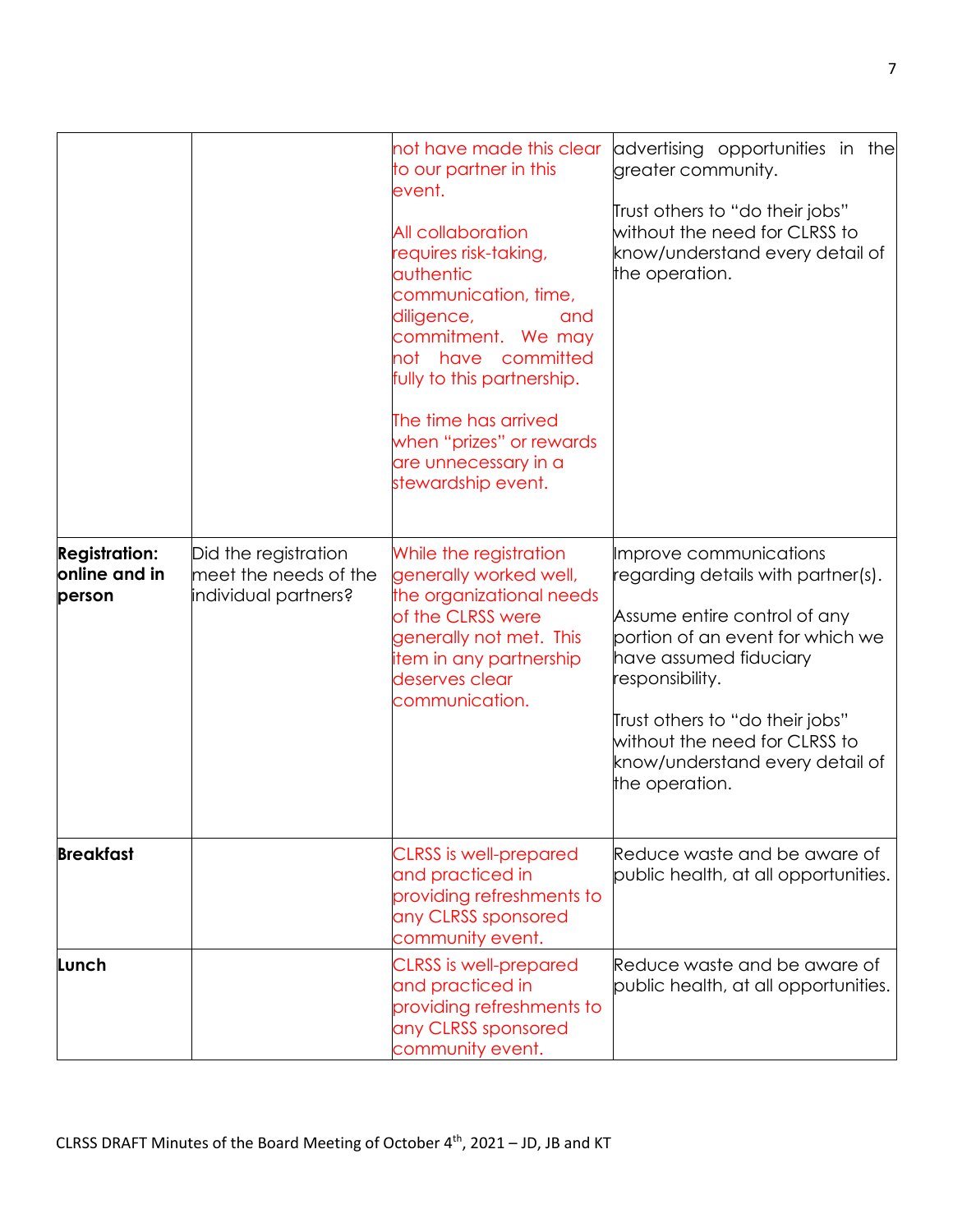| <b>Safety</b>                      |                                                                                                                                                                  | People generally felt<br>secure.                                                                                                                                                                             | Raise membership awareness of<br>the contribution made to<br>community events by SAR by                  |
|------------------------------------|------------------------------------------------------------------------------------------------------------------------------------------------------------------|--------------------------------------------------------------------------------------------------------------------------------------------------------------------------------------------------------------|----------------------------------------------------------------------------------------------------------|
|                                    |                                                                                                                                                                  |                                                                                                                                                                                                              | giving them an annual donation.                                                                          |
| Garbage                            | As the divers are now<br>collecting the largest<br>volume of garbage<br>from the river, is<br>shoreline and surface<br>cleaning still<br>necessary in this form? | The shoreline is being<br>cleaned regularly<br>throughout the tubing<br>season, therefore the<br>need for shoreline<br>cleaning at a formal,<br>community-wide, clean-<br>up event is likely<br>unnecessary. |                                                                                                          |
| <b>Bottle Drive</b>                | Does the bottle drive<br>need to be an<br>independent event or<br>does it need to be a<br>part of the annual<br><b>RCU?</b>                                      | The CLRSS bottle drive<br>model works well and<br>consistently raises funds.<br>It was never a fundraising<br>event, but over time it<br>began to cover our RCU<br>costs.                                    |                                                                                                          |
| <b>Site Location</b><br>and Layout | Is Saywell Park a<br>generally better<br>location than Central<br>Park?                                                                                          | <b>Generally people</b><br>supported the use of<br><b>Saywell Park over</b><br>previous locations.                                                                                                           |                                                                                                          |
| Stewardship<br>Zone                | Is this our future?                                                                                                                                              | A good idea, well<br>prepared and received.                                                                                                                                                                  | Ensure that the location and<br>visibility of such an important<br>component is considered in<br>future. |

#### **Section 2:**

A core question that needs to be addressed:

### *The 2021 RCU experience aside, do we continue to embrace the concept of an annual CLRSS River Clean-up going forward?*

*Yes or No.* 

**Section 3:** 

**2021 River Clean-up Statistical Report:** 

CLRSS DRAFT Minutes of the Board Meeting of October 4<sup>th</sup>, 2021 – JD, JB and KT